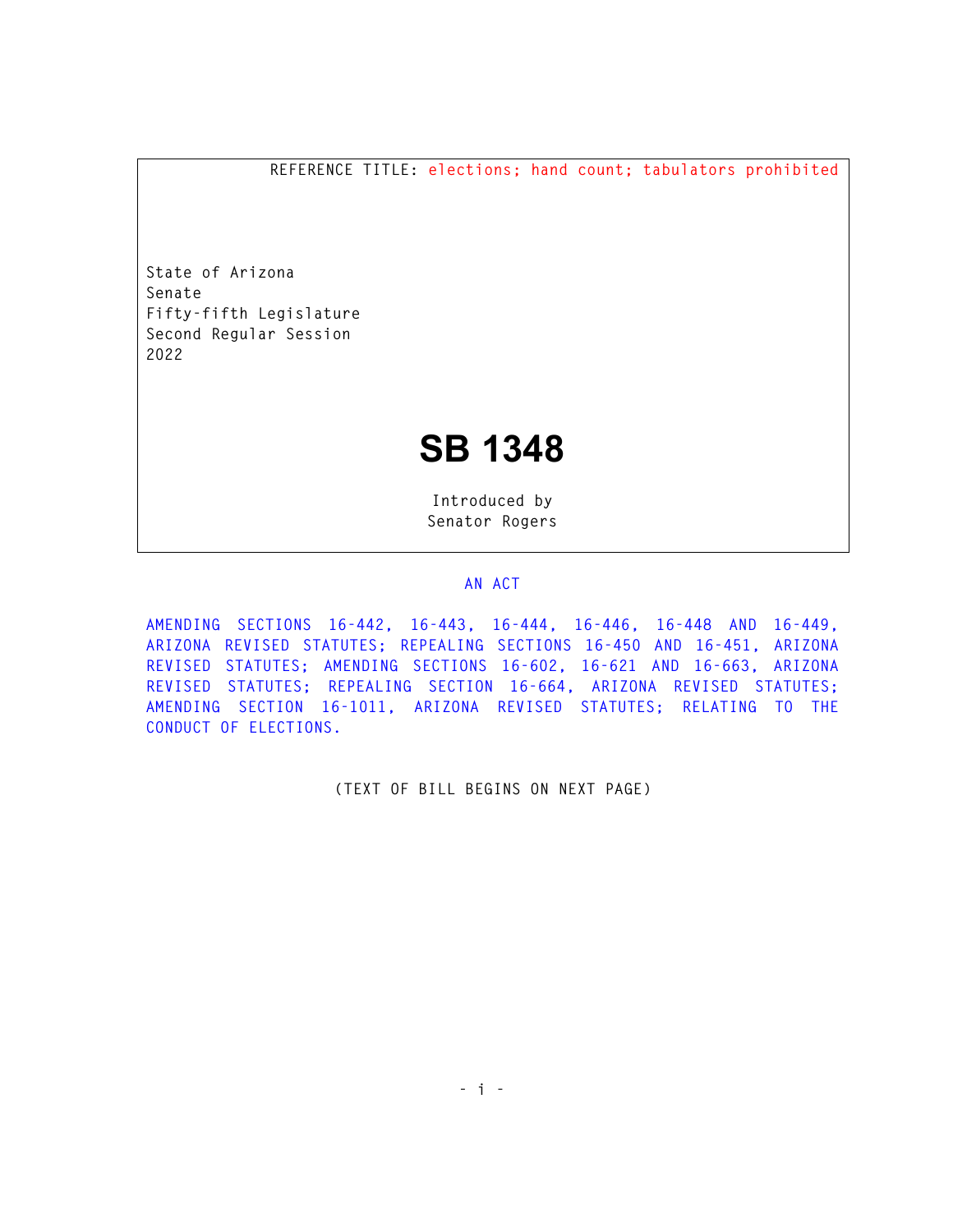**1 Be it enacted by the Legislature of the State of Arizona: 2 Section 1. Section 16-442, Arizona Revised Statutes, is amended to 3 read:** 

**4 16-442. Committee approval; emergency certification**

**5 A. The secretary of state shall appoint a committee of three 6 persons, to consist of a member of the engineering college at one of the 7 universities, a member of the state bar of Arizona and one person familiar 8 with voting processes in the state, no NOT more than two of whom shall be 9 of the same political party, and at least one of whom shall have at least 10 five years of experience with and shall be able to render an opinion based 11 on knowledge of, training in or education in electronic voting systems, 12 procedures and security. The committee shall investigate and test the 13 various types of vote recording or tabulating machines or devices that may 14 be used under this article. The committee shall submit its 15 recommendations to the secretary of state who shall make final adoption of 16 the type or types, make or makes, model or models to be certified for use 17 in this state. The committee shall serve without compensation.** 

**18 B. Machines or devices used at any election for federal, state or 19 county offices may only be certified for use in this state and may only be 20 used in this state if they comply with the help America vote act of 2002, 21 and if those machines or devices have been tested and approved by a 22 laboratory that is accredited pursuant to the help America vote act of 23 2002 AND IF THOSE MACHINES OR DEVICES ARE TO BE USED TO COMPLY WITH THE 24 ACCESSIBILITY REQUIREMENTS PRESCRIBED BY SECTION 16-442.01. EXCEPT AS 25 REQUIRED TO COMPLY WITH SECTION 16-442.01, THE SECRETARY OF STATE MAY NOT 26 APPROVE FOR GENERAL USE ELECTRONIC TABULATING MACHINES OR OTHER TABULATING 27 MACHINES.**

**28 C. After consultation with the committee prescribed by subsection A 29 of this section, the secretary of state shall adopt standards that specify 30 the criteria for loss of certification for equipment that was used at any 31 election for federal, state or county offices and that was previously 32 certified for use in this state. On loss of certification, machines or 33 devices used at any election may not be used for any election for federal, 34 state or county offices in this state unless recertified for use in this 35 state.** 

**36 D. The secretary of state may revoke the certification of any 37 voting system or device for use in a federal, state or county election in 38 this state or may prohibit for up to five years the purchase, lease or use 39 of any voting system or device leased, installed or used by a person or 40 firm in connection with a federal, state or county election in this state, 41 or both, if either of the following occurs:** 

**42 1. The person or firm installs, uses or permits ALLOWS the use of a 43 voting system or device that is not certified for use or approved for 44 experimental use in this state pursuant to this section.**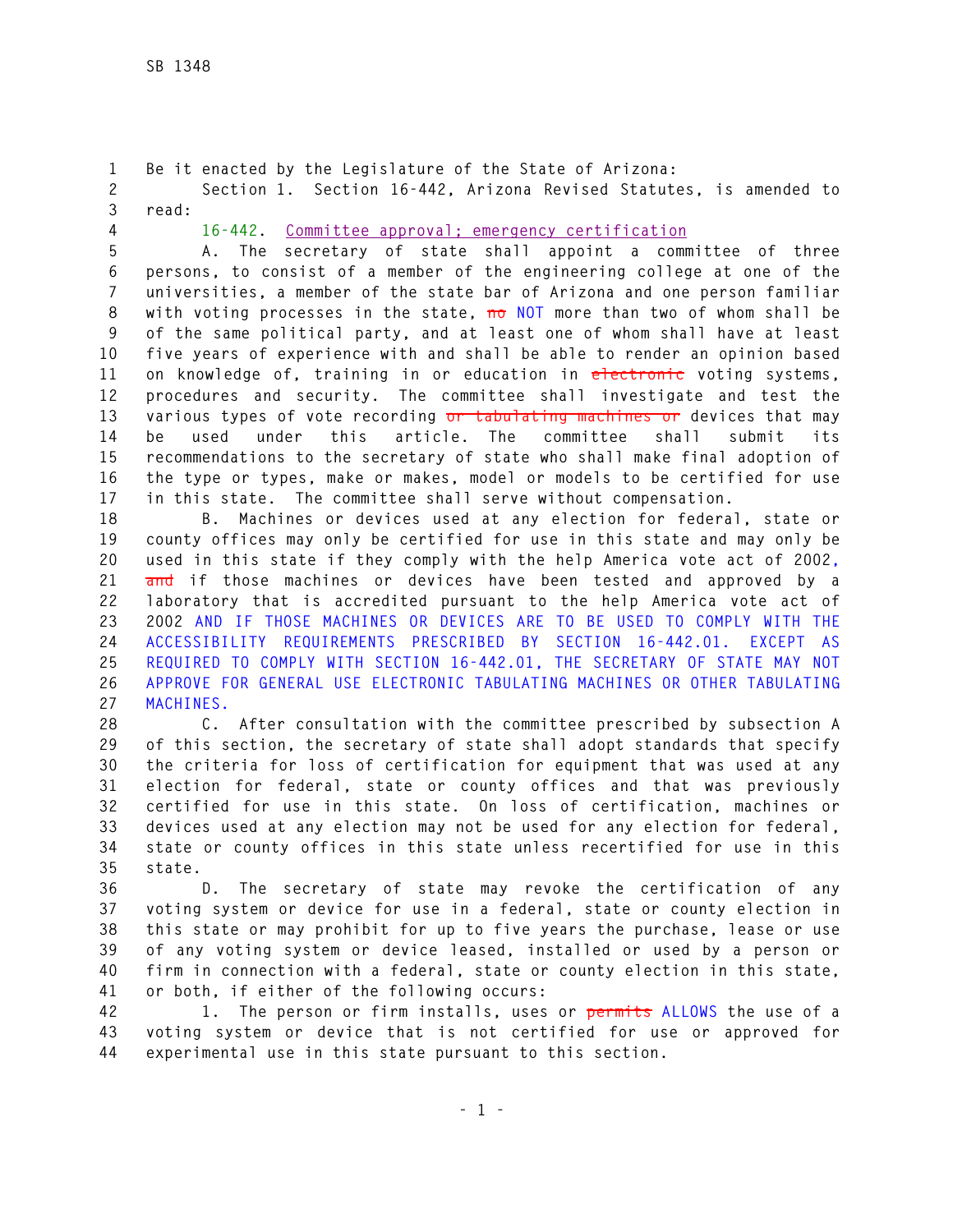**1 2. The person or firm uses or includes hardware, firmware or 2 software in a version that is not certified for use or approved for 3 experimental use pursuant to this section in a certified voting system or 4 device.** 

**5 E. The governing body of a city or town or the board of directors 6 of an agricultural improvement district may adopt for use in elections any 7 kind of electronic voting system or vote tabulating device approved by the 8 secretary of state, and thereupon the voting or marking device and vote**  9 tabulating equipment may be used at any or all elections for voting, AND **10 recording and counting votes cast at an election.** 

**11 F. The secretary of state or the governing body may provide for the 12 experimental use of a voting system or device without a final adoption of 13 the voting system or device, and its use at the election is as valid as if 14 the machines had been permanently adopted.** 

**15 G. After consultation with the committee prescribed by subsection A 16 of this section, the secretary of state may approve for emergency use an 17 upgrade or modification to a voting system or device that is certified for 18 use in this state if the governing body establishes in an open meeting 19 that the election cannot be conducted without the emergency certification. 20 Any emergency certification shall be limited to no NOT more than six 21 months. At the conclusion of the certification period the voting system 22 or device shall be decertified and unavailable for future use unless 23 certified in accordance with this section.** 

**24 Sec. 2. Section 16-443, Arizona Revised Statutes, is amended to 25 read:** 

**26 16-443. Authorization of use at all elections**

**27 At all state, county, city or town elections, agricultural 28 improvement district elections and primary AND GENERAL elections, ballots**  29 or votes may be cast<del>,</del> AND recorded and counted by voting or marking **30 devices and vote tabulating devices as provided in this article. FOR ALL 31 STATE, COUNTY, CITY OR TOWN ELECTIONS, BALLOTS SHALL BE TABULATED BY HAND.** 

**32 Sec. 3. Section 16-444, Arizona Revised Statutes, is amended to 33 read:** 

**34 16-444. Definitions**

**35 A. In this article, unless the context otherwise requires:** 

**36 1. "Ballot" means a paper ballot on which votes are recorded.** 

**37 2. "Computer program" includes all programs and documentation 38 adequate to process the ballots at an equivalent counting center.** 

**39 3. "Counting center" means one or more locations selected by the 40 board of supervisors for the automatic counting of ballots.** 

**41 4. "Electronic voting system" means a system in which votes are 42 recorded on a paper ballot by means of marking, and such votes are 43 subsequently counted and tabulated by vote tabulating equipment at one or 44 more counting centers.**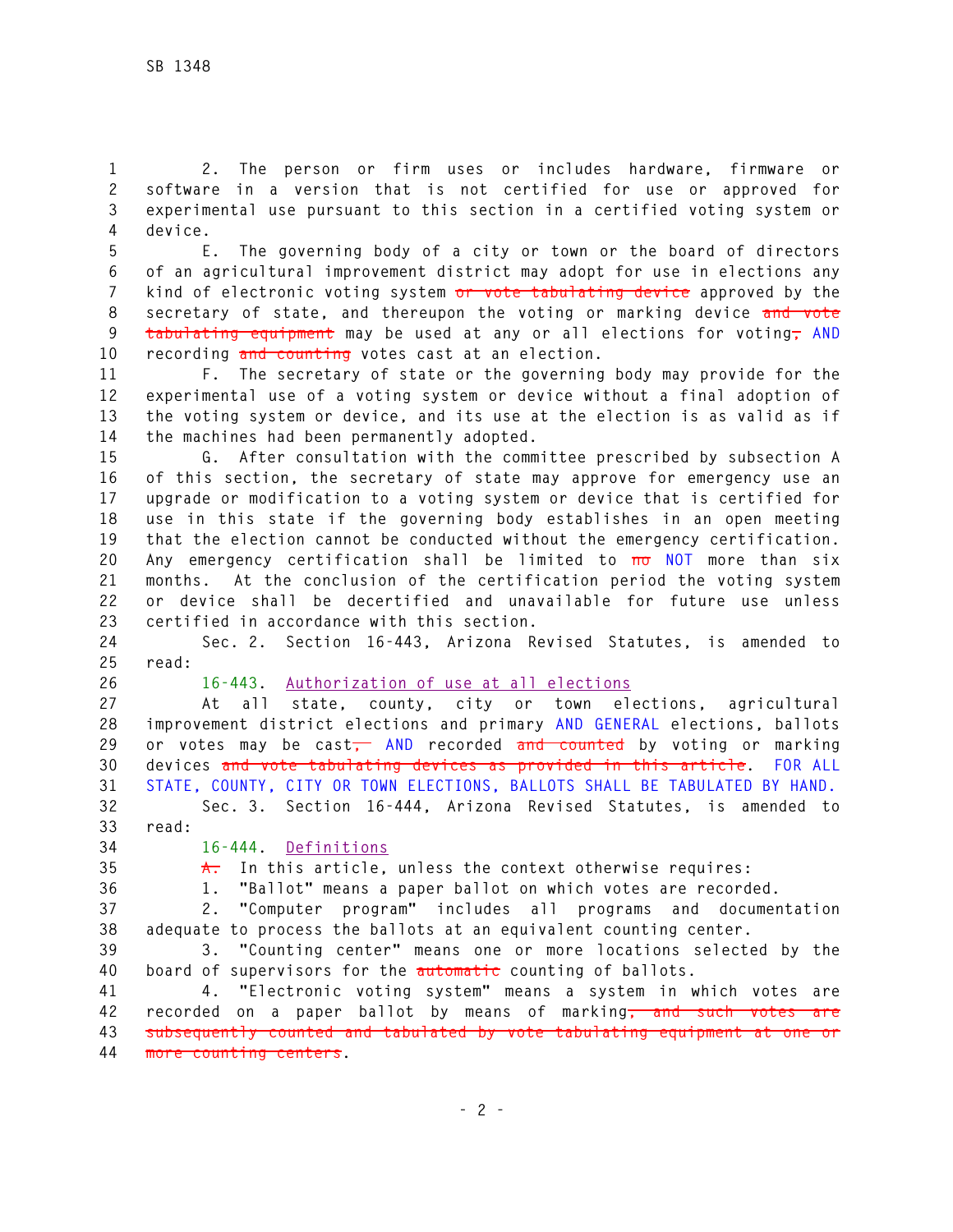**1 5. "E-pollbook" means an electronic system in which a voter is 2 checked in and through which a voter's signature is recorded to indicate 3 that the voter has voted.** 

**4 6. "Instructions and procedures manual" means the manual prepared 5 for use as a guide for the conduct of elections by an approved electronic 6 voting system, including, but not limited to, detailed instructions for 7 the performance of each task relating to the collection of ballots and the 8 counting of votes in a manner that will provide maximum security, 9 efficiency and accuracy.** 

**10 7. "Vote tabulating equipment" includes apparatus necessary to 11 automatically examine and count votes as designated on ballots and 12 tabulate the results.** 

**13 8. "Voting device" means an apparatus that the voter uses to record 14 the voter's votes by marking a paper ballot, which votes are subsequently 15 counted by electronic tabulating equipment HAND.** 

**16 B. The provisions of all state laws relating to elections not 17 inconsistent with this article apply to all elections where electronic 18 tabulating devices are used. Any provision of law that conflicts with 19 this article does not apply to the elections in which electronic 20 tabulating devices are used.** 

**21 Sec. 4. Section 16-446, Arizona Revised Statutes, is amended to 22 read:** 

**23 16-446. Specifications of electronic voting system**

**24 A. An electronic voting system consisting of a voting or marking 25 device in combination with vote tabulating equipment shall provide 26 facilities for voting for candidates at both primary and general 27 elections.** 

**28 B. An electronic voting system shall:** 

**29 1. Provide for voting in secrecy when used with voting booths.** 

**30 2. Permit ALLOW each elector to vote at any election for any person 31 for any office whether or not nominated as a candidate, AND to vote for 32 as many persons for an office as FOR WHICH the elector is entitled to vote 33 for and to vote for or against any question on which the elector is 34 entitled to vote, and the vote tabulating equipment shall reject choices 35 recorded on the elector's ballot if the number of choices exceeds the 36 number that the elector is entitled to vote for the office or on the 37 measure.** 

**38 3. Prevent the elector from voting for the same person more than 39 once for the same office.** 

**40 4. Be suitably designed for the purpose used and be of durable 41 construction, and may be used safely, efficiently and accurately in the 42 conduct of elections and counting ballots.** 

**43 5. Be provided with means for sealing the voting or marking device 44 against any further voting after the close of the polls and the last voter 45 has voted.**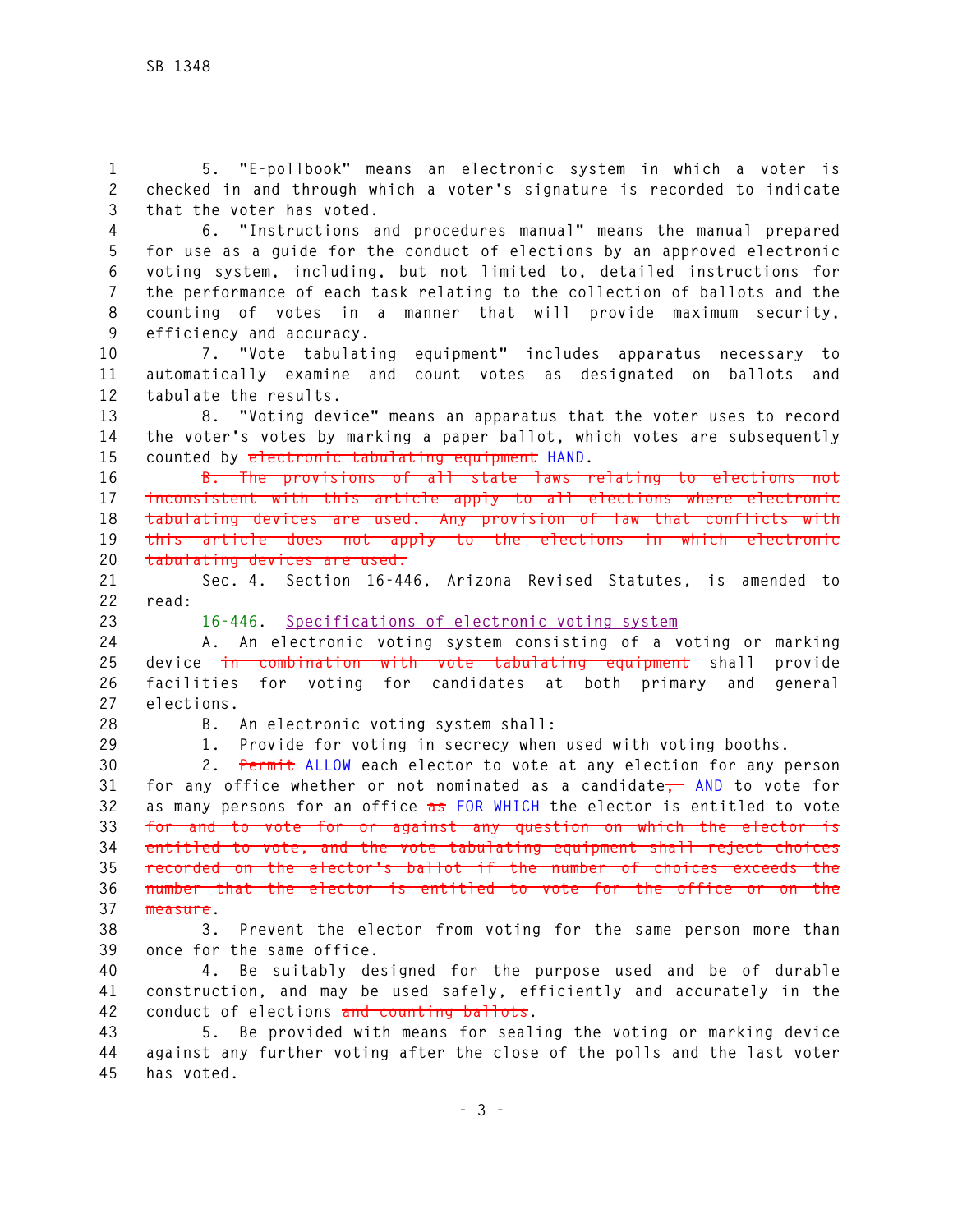**1 6. When properly operated, record correctly and count accurately 2 every vote cast.** 

**3 7. Provide a durable paper document that visually indicates the 4 voter's selections, that the voter may use to verify the voter's choices, 5 that may be spoiled by the voter if it fails to reflect the voter's 6 choices and that permits ALLOWS the voter to cast a new ballot. This 7 paper document shall be used in manual audits and recounts.** 

**8 8. To the extent practicable, provide for the ballot layout to be 9 in the same order of arrangement, including rotation, as provided for 10 paper ballots, except that information may be printed in vertical or 11 horizontal rows, or in a number of separate pages or screens that are 12 placed or displayed on the voting device. The titles of offices may be 13 arranged in vertical columns or in a series of separate pages or screens 14 and shall be printed above or at the side of the names of candidates so as 15 to indicate clearly the candidates for each office and the number to be 16 elected. If there are more candidates for an office than can be printed 17 in one column or on one ballot page or screen, the ballot shall be clearly 18 marked that the list of candidates is continued on the following column, 19 page or screen, and to the extent practicable, the same number of names 20 shall be printed on each column, page or screen.** 

**21 9. Provide for a color designation for use in the primary election 22 for each political party represented.** 

**23 Sec. 5. Section 16-448, Arizona Revised Statutes, is amended to 24 read:** 

**25 16-448. Write-in votes; instructions**

**26 Whenever ballots are to be counted by electronic data processing 27 equipment, All write-in votes for candidates, to be counted, shall be 28 marked by the voter in the space provided opposite the names of the 29 write-in candidates. The instructions to voters printed on the ballots 30 shall instruct the voter that the vote will not be counted unless the 31 voter properly marks the ballot when writing in a candidate's name.** 

**32 Sec. 6. Section 16-449, Arizona Revised Statutes, is amended to 33 read:** 

**34 16-449. Required test of equipment and programs; notice; 35 procedures manual**

**36 A. Within the period of time before the election day prescribed by 37 the secretary of state in the instructions and procedures manual adopted 38 pursuant to section 16-452, the board of supervisors or other election 39 officer in charge, or for an election involving state or federal 40 candidates, the secretary of state, shall have the automatic tabulating 41 equipment and programs tested to ascertain that the equipment and programs 42 will correctly count MARK the votes cast for all offices and on all 43 measures. Public notice of the time and place of the test shall be given 44 at least forty-eight hours prior thereto BEFORE THE TEST by publication 45 once in one or more daily or weekly newspapers published in the town, city**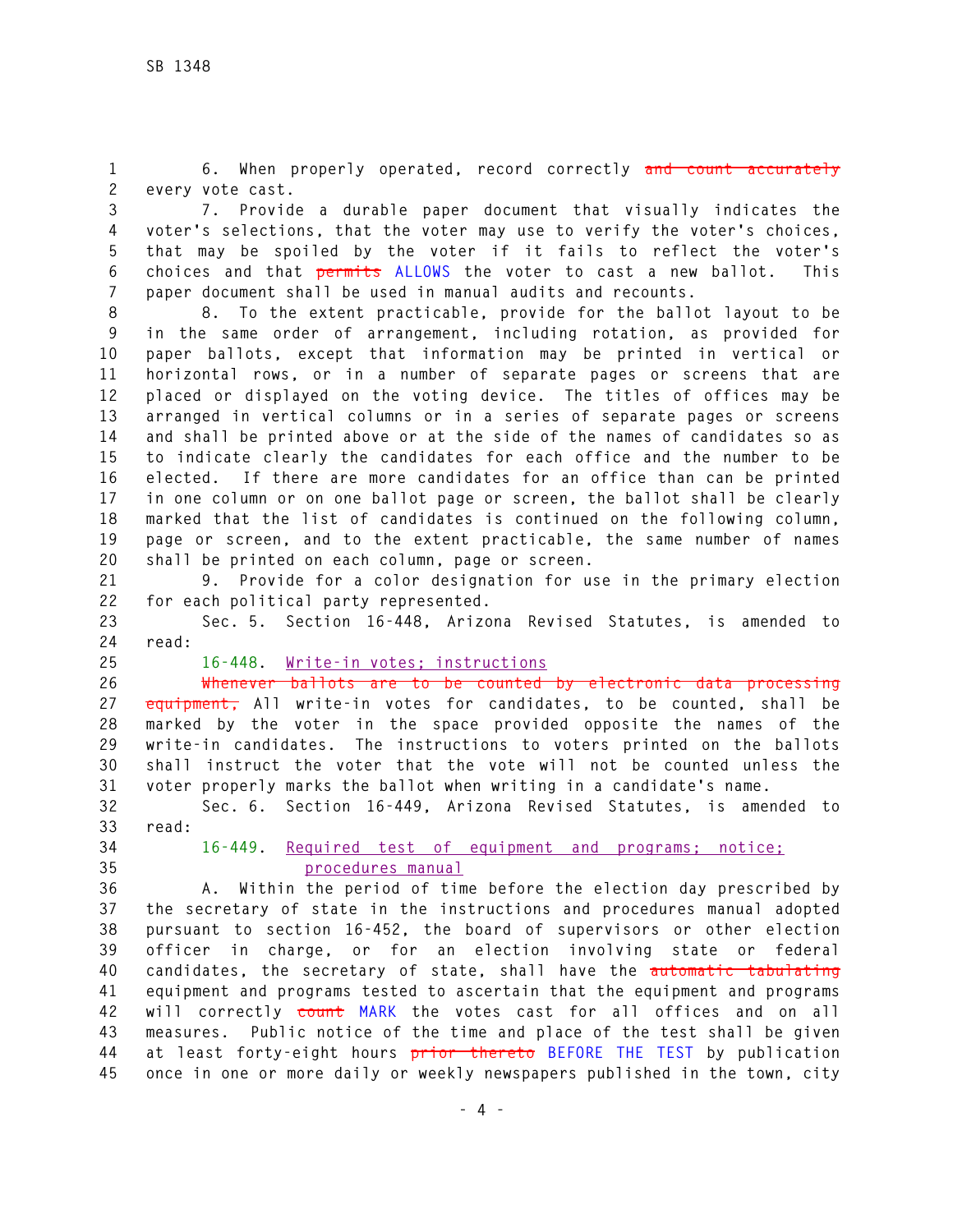**1 or village using such equipment, if a newspaper is published therein, 2 otherwise in a newspaper of general circulation therein. The test shall 3 be observed by at least two election inspectors, who shall not be of the 4 same political party, and shall be open to representatives of the 5 political parties, candidates, the press and the public. The test shall 6 be conducted by processing a preaudited group of ballots so marked as to 7 record a predetermined number of valid votes for each candidate and on 8 each measure and shall include for each office one or more ballots that 9 have votes in excess of the number allowed by law in order to test the 10 ability of the automatic tabulating VOTING equipment and programs to 11 reject such votes. If any error is detected, the cause therefor FOR THE 12 ERROR shall be ascertained and corrected and an errorless count shall be 13 made before the automatic tabulating equipment and programs are approved. 14 A copy of a revised program shall be filed with the secretary of state 15 within forty-eight hours after the revision is made. If the error was 16 created by automatic tabulating equipment malfunction, a report shall be 17 filed with the secretary of state within forty-eight hours after the 18 correction is made, stating the cause and the corrective action taken. 19 The test shall be repeated immediately before the start of the official 20 count of the ballots in the same manner as set forth above. After the 21 completion of the count, the programs used and the ballots shall be 22 sealed, retained and disposed of as provided for paper ballots.** 

**23 B. Electronic ballot tabulating systems shall be tested for logic 24 and accuracy within seven days before their use for early balloting 25 pursuant to the instructions and procedures manual for electronic voting 26 systems that is adopted by the secretary of state as prescribed by section 27 16-452. The instructions and procedures manual shall include procedures 28 for the handling of ballots, the electronic scanning of ballots and any 29 other matters necessary to ensure the maximum degree of correctness, 30 impartiality and uniformity in the administration of an electronic ballot 31 tabulating system.** 

**32 C. B. Notwithstanding subsections SUBSECTION A and B of this 33 section, if a county uses accessible voting equipment to mark ballots and 34 that accessible voting equipment does not independently tabulate or tally 35 votes, the secretary of state in cooperation with the county officer in 36 charge of elections may designate a single date to test the logic and 37 accuracy of both the accessible voting equipment and electronic ballot 38 tabulating systems ANY OTHER EQUIPMENT OR DEVICES USED TO MARK THE 39 BALLOTS.** 

- **40 Sec. 7. Repeal**
- 

**41 Sections 16-450 and 16-451, Arizona Revised Statutes, are repealed.**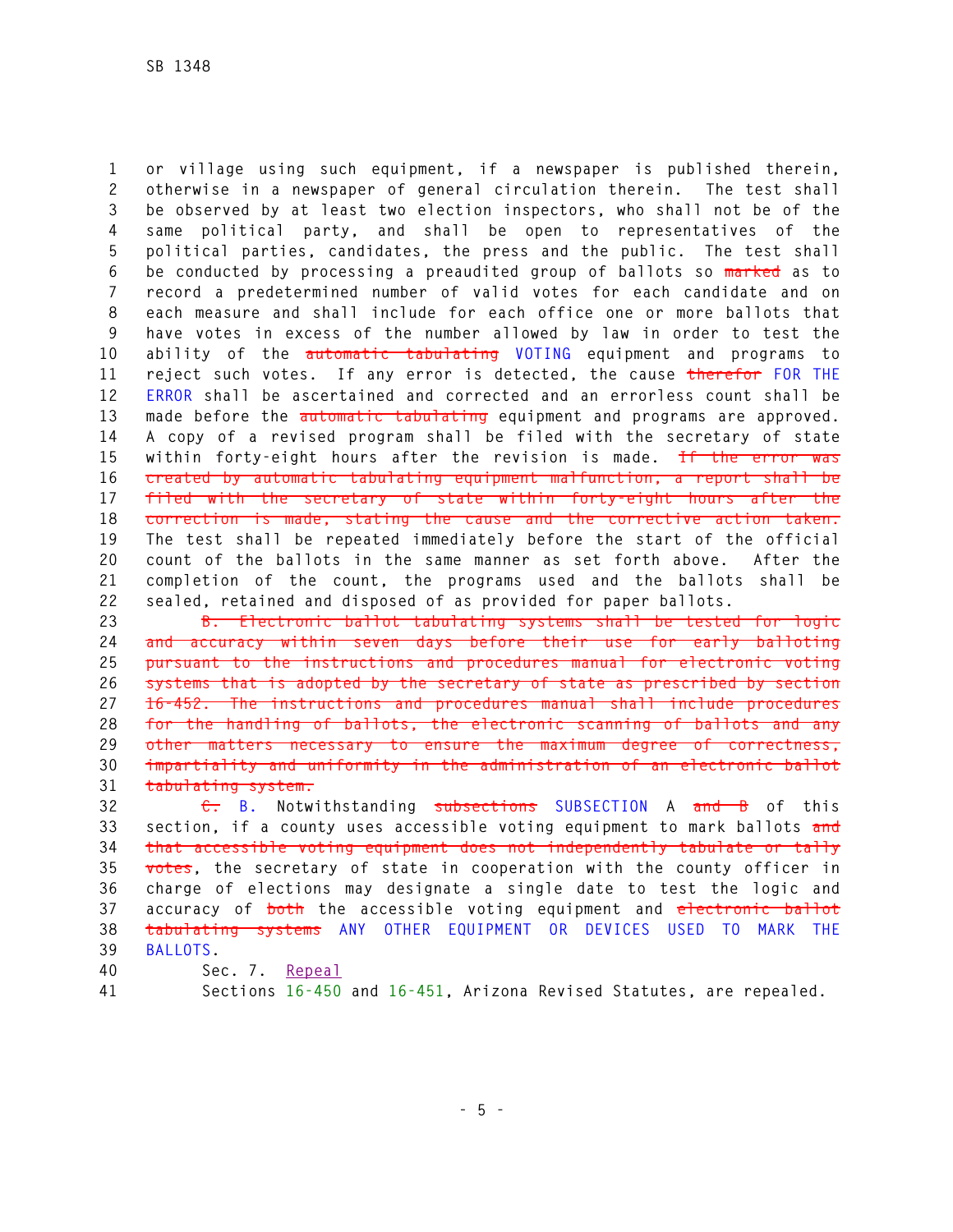**1 Sec. 8. Section 16-602, Arizona Revised Statutes, is amended to 2 read: 3 16-602. Paper ballots; report 4 A. For any primary, special or general election in which the votes 5 are cast on an electronic voting machine or tabulator, the election judge 6 shall compare the number of votes cast as indicated on the machine or 7 tabulator with the number of votes cast as indicated on the poll list and 8 the number of provisional ballots cast and that information shall be noted 9 in a written report prepared and submitted to the officer in charge of 10 elections along with other tally reports. ALL BALLOTS SHALL BE COUNTED BY 11 HAND AS PRESCRIBED IN THE SECRETARY OF STATE'S INSTRUCTIONS AND PROCEDURES 12 MANUAL ADOPTED PURSUANT TO SECTION 16-452. 13 B. For each countywide primary, special, general and presidential 14 preference election, the county officer in charge of the election shall 15 conduct a hand count at one or more secure facilities. The hand count 16 shall be conducted as prescribed by this section and in accordance with** 

**17 hand count procedures established by the secretary of state in the 18 official instructions and procedures manual adopted pursuant to section 19 16-452. The hand count is not subject to the live video requirements of 20 section 16-621, subsection D, but the party representatives who are 21 observing the hand count may bring their own video cameras in order to 22 record the hand count. The recording shall not interfere with the conduct 23 of the hand count and the officer in charge of the election may prohibit 24 from recording or remove from the facility persons who are taking actions 25 to disrupt the count. The sole act of recording the hand count does not 26 constitute sufficient grounds for the officer in charge of the election to 27 prohibit observers from recording or to remove them from the facility. 28 The hand count shall be conducted in the following order:** 

**29 1. At least two percent of the precincts in that county, or two 30 precincts, whichever is greater, shall be selected at random from a pool 31 consisting of every precinct in that county. The county political party 32 chairman for each political party that is entitled to continued 33 representation on the state ballot or the chairman's designee shall 34 conduct the selection of the precincts to be hand counted. The precincts 35 shall be selected by lot without the use of a computer, and the order of 36 selection by the county political party chairmen shall also be by lot. 37 The selection of the precincts shall not begin until all ballots voted in 38 the precinct polling places have been delivered to the central counting 39 center. The unofficial vote totals from all precincts shall be made 40 public before selecting the precincts to be hand counted. Only the 41 ballots cast in the polling places and ballots from direct recording 42 electronic machines shall be included in the hand counts conducted 43 pursuant to this section. Provisional ballots, conditional provisional 44 ballots and write-in votes shall not be included in the hand counts and 45 the early ballots shall be grouped separately by the officer in charge of**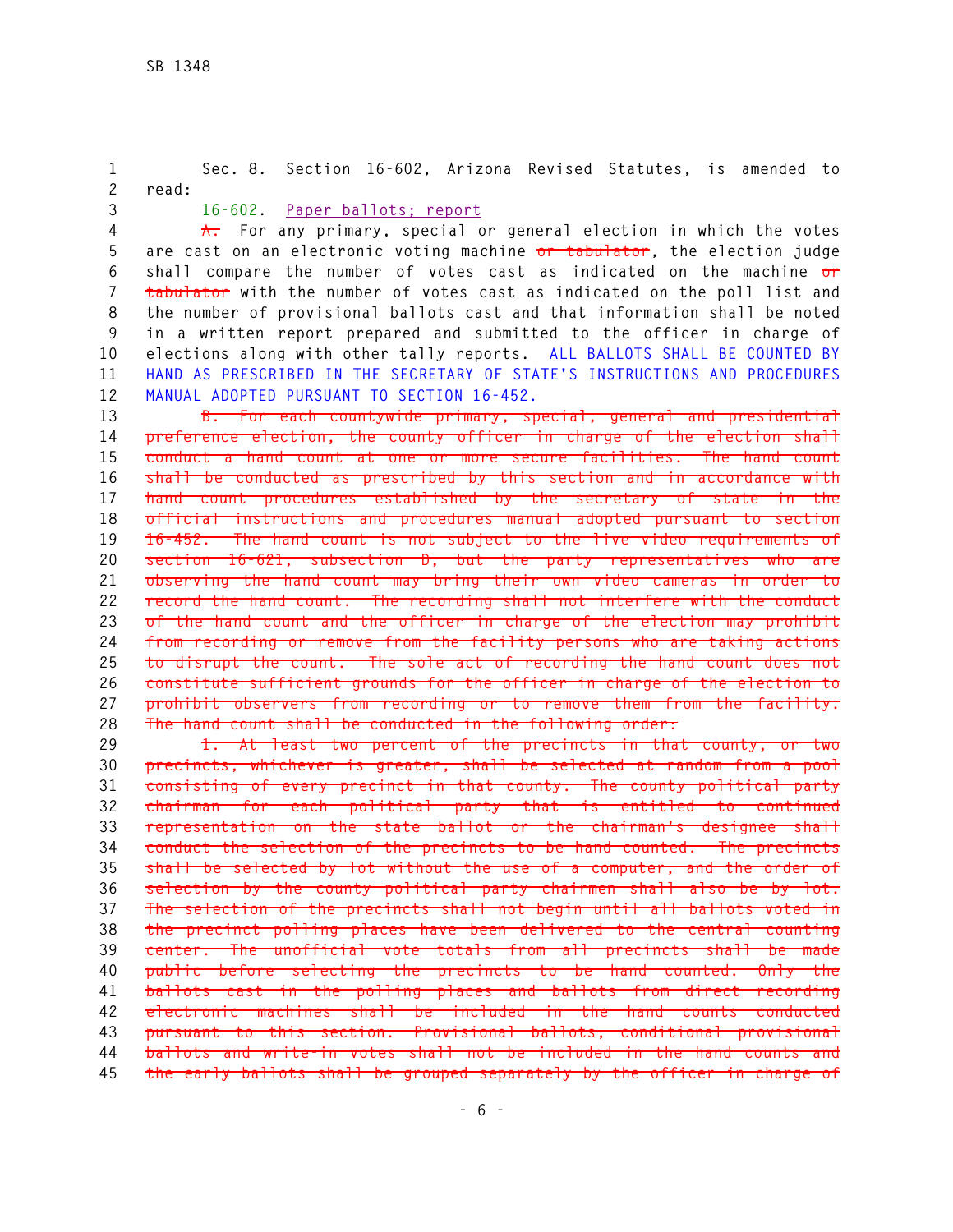**1 elections for purposes of a separate manual audit pursuant to subsection F 2 of this section. 3 2. The races to be counted on the ballots from the precincts that 4 were selected pursuant to paragraph 1 of this subsection for each primary, 5 special and general election shall include up to five contested races. 6 After the county recorder or other officer in charge of elections 7 separates the primary ballots by political party, the races to be counted 8 shall be determined by selecting by lot without the use of a computer from 9 those ballots as follows: 10 (a) For a general election, one statewide ballot measure, unless 11 there are no measures on the ballot. 12 (b) One contested statewide race for statewide office. 13 (c) One contested race for federal office, either United States 14 senate or United States house of representatives. If the United States 15 house of representatives race is selected, the names of the candidates may 16 vary among the sampled precincts. 17 (d) One contested race for state legislative office, either state 18 house of representatives or state senate. In either case, the names of 19 the candidates may vary among the sampled precincts. 20 (e) If there are fewer than four contested races resulting from the 21 selections made pursuant to subdivisions (a) through (d) of this section 22 and if there are additional contested federal, statewide or legislative 23 races or ballot measures, additional contested races shall be selected by 24 lot not using a computer until four races have been selected or until no 25 additional contested federal, statewide or legislative races or ballot 26 measures are available for selection. 27 (f) If there are no contested races as prescribed by this 28 paragraph, a hand count shall not be conducted for that precinct for that 29 election. 30 3. For the presidential preference election, select by lot two 31 percent of the polling places designated and used pursuant to section 32 16-248 and perform the hand count of those ballots. 33 4. For the purposes of this section, a write-in candidacy in a race 34 does not constitute a contested race. 35 5. In elections in which there are candidates for president, the 36 presidential race shall be added to the four categories of hand counted 37 races. 38 6. Each county chairman of a political party that is entitled to 39 continued representation on the state ballot or the chairman's designee 40 shall select by lot the individual races to be hand counted pursuant to 41 this section. 42 7. The county chairman of each political party shall designate and 43 provide the number of election board members as designated by the county 44 officer in charge of elections who shall perform the hand count under the 45 supervision of the county officer in charge of elections. For each**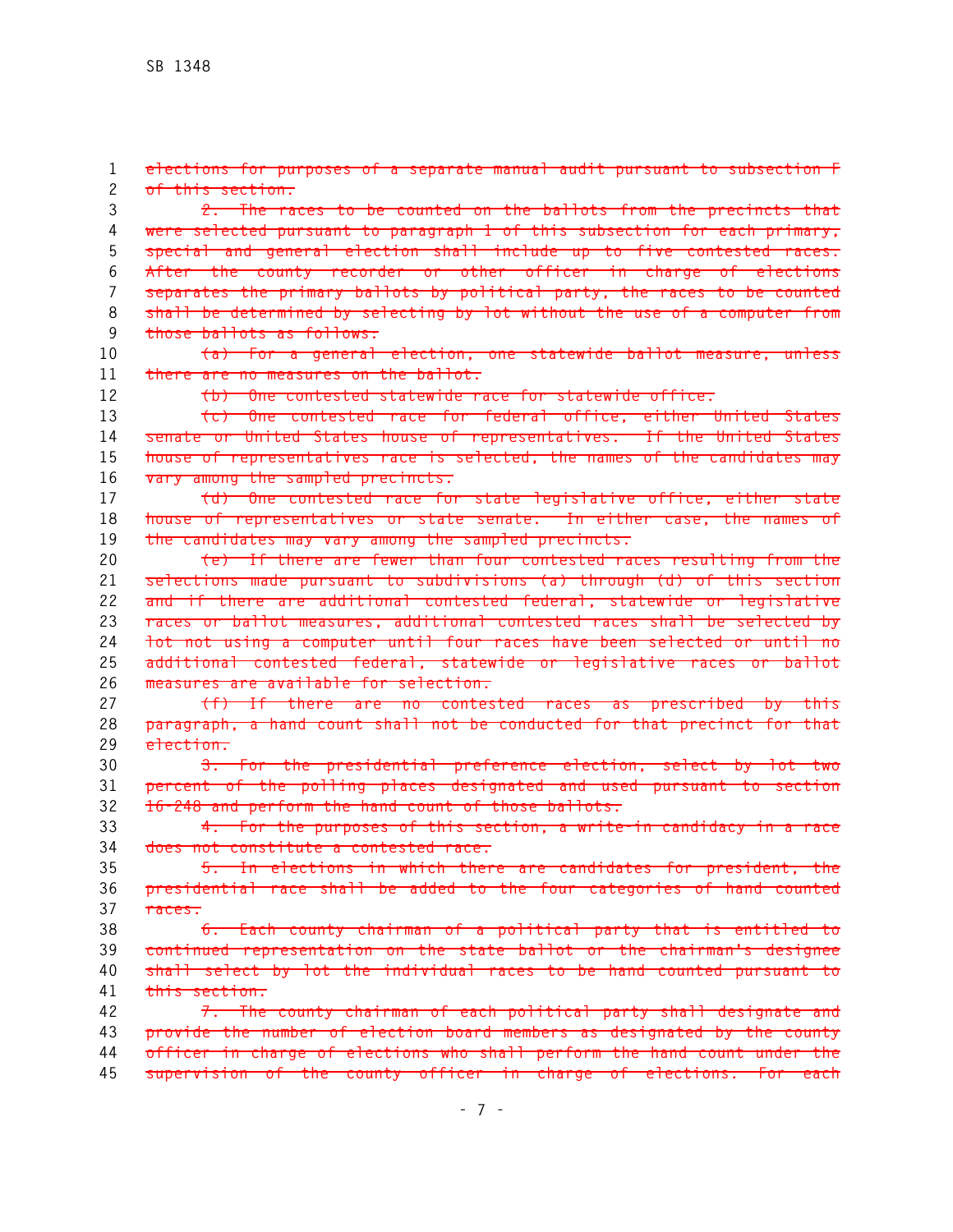**1 precinct that is to be audited, the county chairmen shall designate at 2 least two board workers who are registered members of any or no political 3 party to assist with the audit. Any qualified elector from this state may 4 be a board worker without regard to party designation. The county 5 election officer shall provide for compensation for those board workers, 6 not to include travel, meal or lodging expenses. If there are less than 7 two persons for each audited precinct available to participate on behalf 8 of each recognized political party, the recorder or officer in charge of 9 elections, with the approval of at least two county party chairpersons in 10 the county in which the shortfall occurs, shall substitute additional 11 individual electors who are provided by any political party from anywhere 12 in the state without regard to party designation to conduct the hand 13 count. A county party chairman shall approve only those substitute 14 electors who are provided by the county chairman's political party. The 15 political parties shall provide to the recorder or officer in charge of 16 elections in writing the names of those persons intending to participate 17 in the hand count at the audited precincts not later than 5:00 p.m. on the 18 Tuesday preceding the election. If the total number of board workers 19 provided by all parties is less than four times the number of precincts to 20 be audited, the recorder or officer in charge of elections shall notify 21 the parties of the shortage by 9:00 a.m. on the Wednesday preceding the 22 election. The hand count shall not proceed unless the political parties 23 provide the recorder or officer in charge of elections, in writing, a 24 sufficient number of persons by 5:00 p.m. on the Thursday preceding the 25 election and a sufficient number of persons, pursuant to this paragraph, 26 arrive to perform the hand count. The recorder or officer in charge of 27 elections may prohibit persons from participating in the hand count if 28 they are taking actions to disrupt the count or are unable to perform the 29 duties as assigned. For the hand count to proceed, not more than 30 seventy-five percent of the persons performing the hand count shall be 31 from the same political party.** 

**32 8. If a political party is not represented by a designated 33 chairperson within a county, the state chairperson for that political 34 party, or a person designated by the state chairperson, may perform the 35 actions required by the county chairperson as specified in this section.** 

**36 C. If the randomly selected races result in a difference in any 37 race that is less than the designated margin when compared to the 38 electronic tabulation of those same ballots, the results of the electronic 39 tabulation constitute the official count for that race. If the randomly 40 selected races result in a difference in any race that is equal to or 41 greater than the designated margin when compared to the electronic 42 tabulation of those same ballots, a second hand count of those same 43 ballots and races shall be performed. If the second hand count results in 44 a difference in any race that is less than the designated margin when 45 compared to the electronic tabulation for those same ballots, the**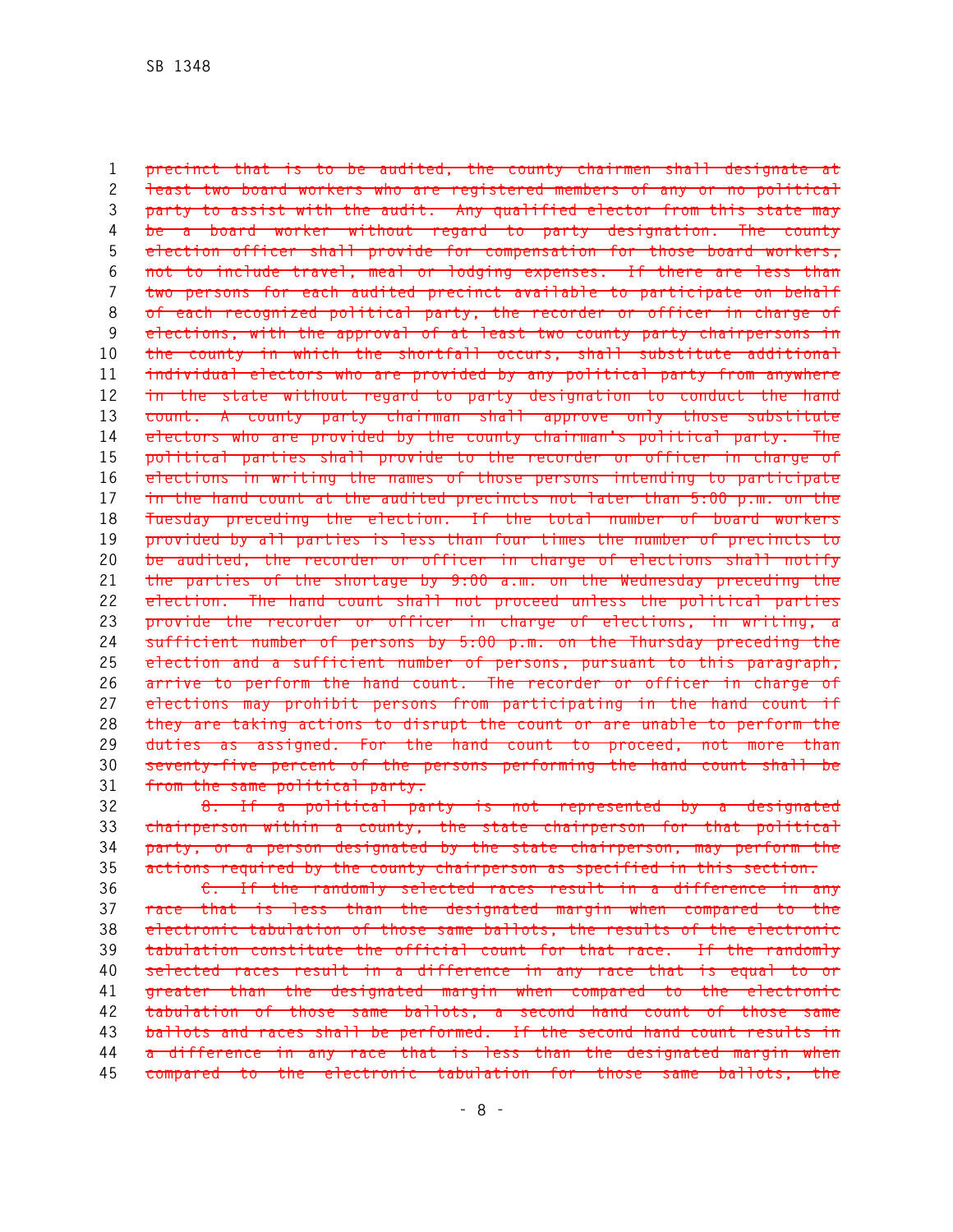**1 electronic tabulation constitutes the official count for that race. If 2 the second hand count results in a difference in any race that is equal to 3 or greater than the designated margin when compared to the electronic 4 tabulation for those same ballots, the hand count shall be expanded to 5 include a total of twice the original number of randomly selected 6 precincts. Those additional precincts shall be selected by lot without 7 the use of a computer.** 

**8 D. In any expanded count of randomly selected precincts, if the 9 randomly selected precinct hand counts result in a difference in any race 10 that is equal to or greater than the designated margin when compared to 11 the electronic tabulation of those same ballots, the final hand count 12 shall be extended to include the entire jurisdiction for that race. If 13 the jurisdictional boundary for that race would include any portion of 14 more than one county, the final hand count shall not be extended into the 15 precincts of that race that are outside of the county that is conducting 16 the expanded hand count. If the expanded hand count results in a 17 difference in that race that is less than the designated margin when 18 compared to the electronic tabulation of those same ballots, the 19 electronic tabulation constitutes the official count for that race.** 

**20 E. If a final hand count is performed for an entire jurisdiction 21 for a race, the final hand count shall be repeated for that race until a 22 hand count for that race for the entire jurisdiction results in a count 23 that is identical to one other hand count for that race for the entire 24 jurisdiction and that hand count constitutes the official count for that 25 race.** 

**26 F. After the electronic tabulation of early ballots and at one or 27 more times selected by the chairman of the political parties entitled to 28 continued representation on the ballot or the chairman's designee, the 29 chairmen or the chairmen's designees shall randomly select one or more 30 batches of early ballots that have been tabulated to include at least one 31 batch from each machine used for tabulating early ballots and those 32 ballots shall be securely sequestered by the county recorder or officer in 33 charge of elections along with their unofficial tally reports for a 34 postelection manual audit. The chairmen or the chairmen's designees shall 35 randomly select from those sequestered early ballots a number equal to one 36 percent of the total number of early ballots cast or five thousand early 37 ballots, whichever is less. From those randomly selected early ballots, 38 the county officer in charge of elections shall conduct a manual audit of 39 the same races that are being hand counted pursuant to subsection B of 40 this section. If the manual audit of the early ballots results in a 41 difference in any race that is equal to or greater than the designated 42 margin when compared to the electronically tabulated results for those 43 same early ballots, the manual audit shall be repeated for those same 44 early ballots. If the second manual audit results in a difference in that 45 race that is equal to or greater than the designated margin when compared**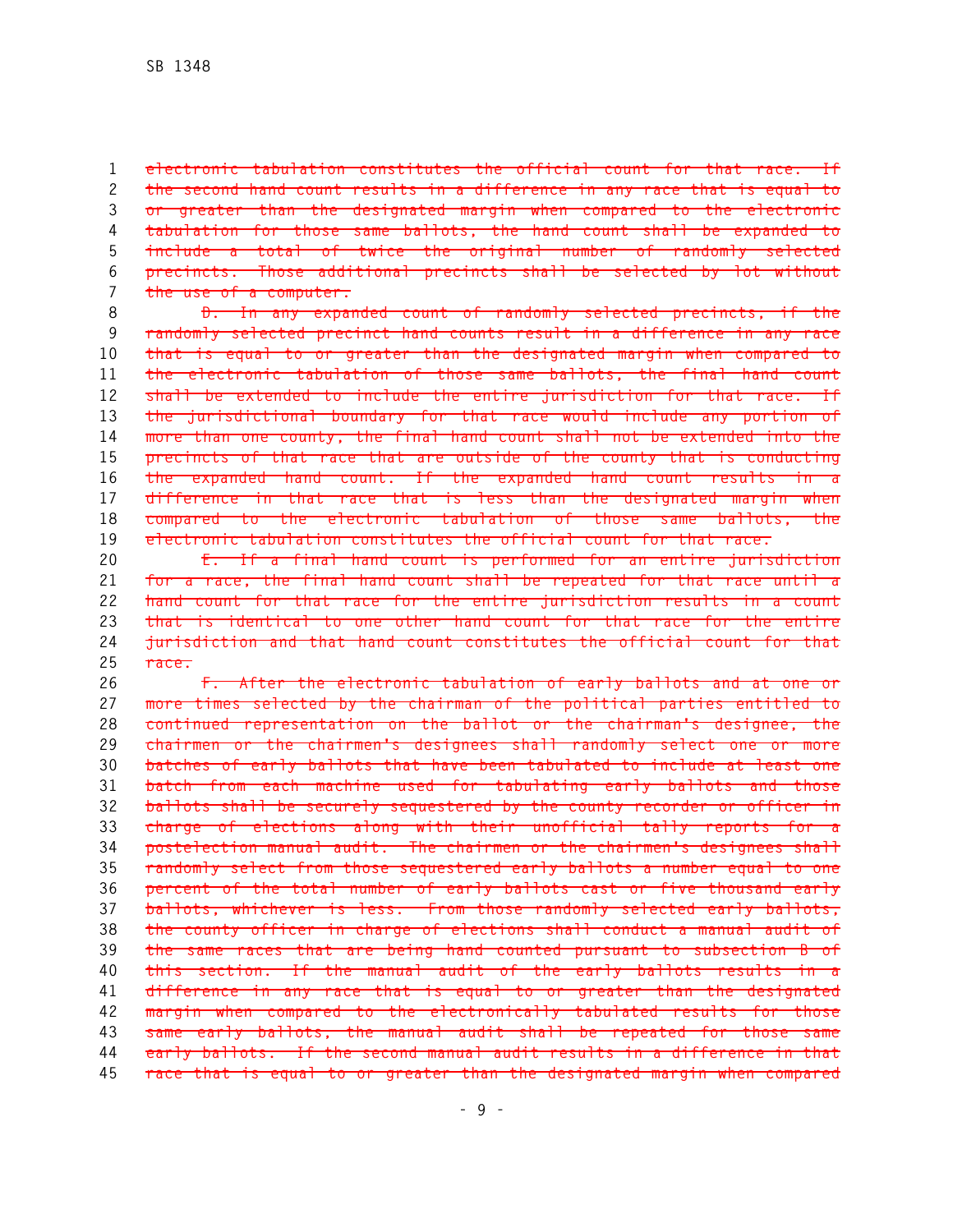**1 to the electronically tabulated results for those same early ballots, the 2 manual audit shall be expanded only for that race to a number of 3 additional early ballots equal to one percent of the total early ballots 4 cast or an additional five thousand ballots, whichever is less, to be 5 randomly selected from the batch or batches of sequestered early ballots. 6 If the expanded early ballot manual audit results in a difference for that 7 race that is equal to or greater than the designated margin when compared 8 to any of the earlier manual counts for that race, the manual counts shall 9 be repeated for that race until a manual count results in a difference in 10 that race that is less than the designated margin. If at any point in the 11 manual audit of early ballots the difference between any manual count of 12 early ballots is less than the designated margin when compared to the 13 electronic tabulation of those ballots, the electronic tabulation shall be 14 included in the canvass and no further manual audit of the early ballots 15 shall be conducted.** 

**16 G. During any hand count of early ballots, the county officer in 17 charge of elections and election board workers shall attempt to determine 18 the intent of the voter in casting the ballot.** 

**19 H. Notwithstanding any other law, the county officer in charge of 20 elections shall retain custody of the ballots for purposes of performing 21 any required hand counts and the officer shall provide for security for 22 those ballots.** 

**23 I. The hand counts prescribed by this section shall begin within 24 twenty-four hours after the closing of the polls and shall be completed 25 before the canvassing of the election for that county. The results of 26 those hand counts shall be provided to the secretary of state, who shall 27 make those results publicly available on the secretary of state's website.** 

**28 J. For any county in which a hand count has been expanded to all 29 precincts in the jurisdiction, the secretary of state shall make available 30 the escrowed source code for that county to the superior court. The 31 superior court shall appoint a special master to review the computer 32 software. The special master shall have expertise in software 33 engineering, shall not be affiliated with an election software vendor nor 34 with a candidate, shall sign and be bound by a nondisclosure agreement 35 regarding the source code itself and shall issue a public report to the 36 court and to the secretary of state regarding the special master's 37 findings on the reasons for the discrepancies. The secretary of state 38 shall consider the reports for purposes of reviewing the certification of 39 that equipment and software for use in this state.** 

**40 K. The vote count verification committee is established in the 41 office of the secretary of state and all of the following apply:** 

**42 1. At least thirty days before the 2006 primary election, the 43 secretary of state shall appoint seven persons to the committee, not more 44 than three of whom are members of the same political party.**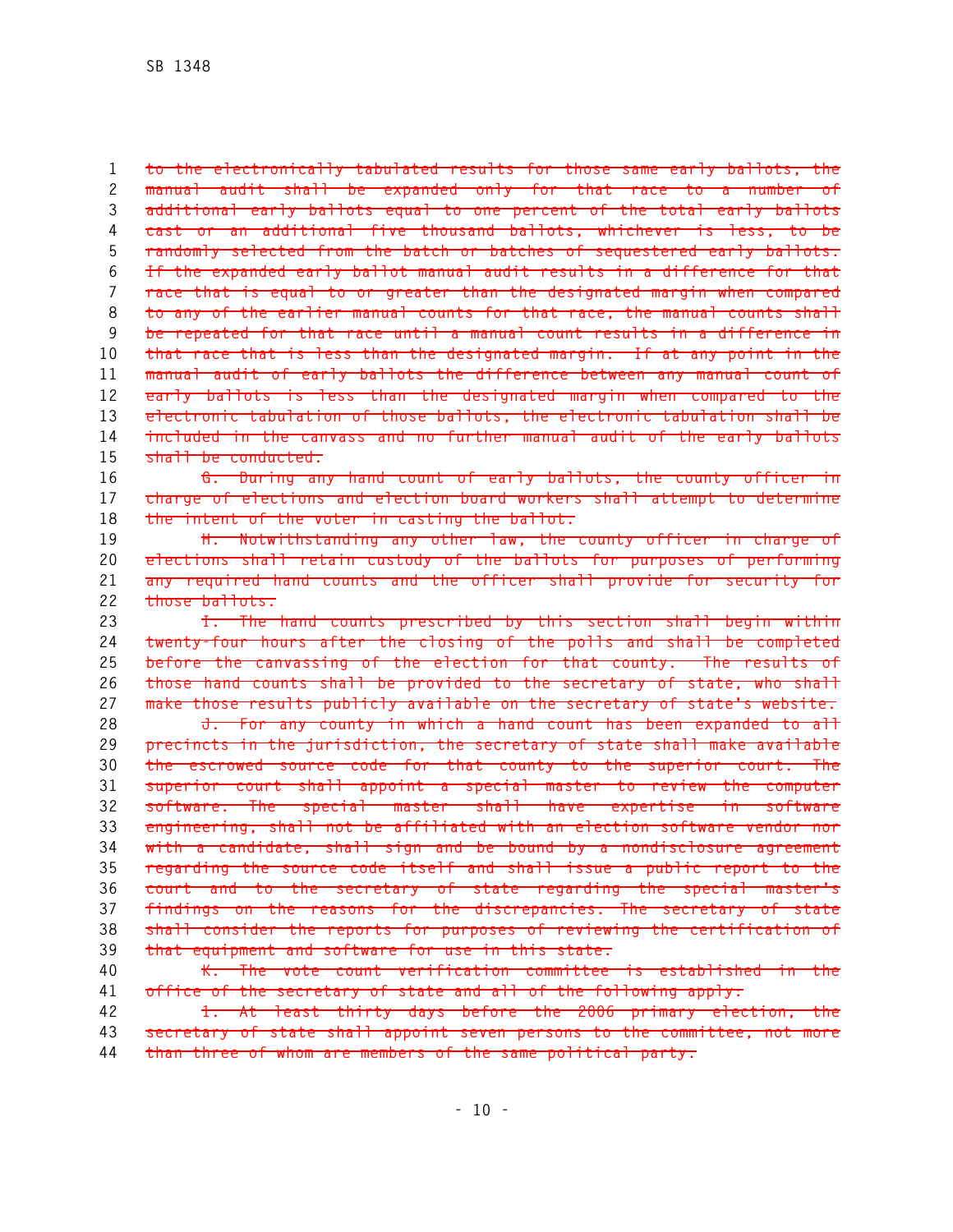**1 2. Members of the committee shall have expertise in any two or more 2 of the areas of advanced mathematics, statistics, random selection 3 methods, systems operations or voting systems.** 

**4 3. A person is not eligible to be a committee member if that person 5 has been affiliated with or received any income in the preceding five 6 years from any person or entity that provides election equipment or 7 services in this state.** 

**8 4. The vote count verification committee shall meet and establish 9 one or more designated margins to be used in reviewing the hand counting 10 of votes as required pursuant to this section. The committee shall review 11 and consider revising the designated margins every two years for use in 12 the applicable elections. The committee shall provide the designated 13 margins to the secretary of state at least ten days before the primary 14 election and at least ten days before the general election, and the 15 secretary of state shall make that information publicly available on the 16 secretary of state's website.** 

**17 5. Members of the vote count verification committee are not 18 eligible to receive compensation but are eligible for reimbursement of 19 expenses pursuant to title 38, chapter 4, article 2. The committee is a 20 public body and its meetings are subject to title 38, chapter 3, article 21 3.1 and its reports and records are subject to title 39, chapter 1.** 

**22 Sec. 9. Section 16-621, Arizona Revised Statutes, is amended to 23 read:** 

**24 16-621. Proceedings at the counting center: video recording** 

**25 A. All proceedings at the counting center shall be under the 26 direction of the board of supervisors or other officer in charge of 27 elections and shall be conducted in accordance with the approved 28 instructions and procedures manual issued pursuant to section 16-452 under 29 the observation of representatives of each political party and the public. 30 The proceedings at the counting center may also be observed by up to three 31 additional people representing a candidate for nonpartisan office, or 32 representing a political committee in support of or in opposition to a 33 ballot measure, proposition or question. A draw by lot shall determine 34 which three groups or candidates shall have representatives participate in 35 the observation at the counting center. Persons representing a candidate 36 for nonpartisan office or persons or groups representing a political 37 committee in support of or in opposition to a ballot measure, proposition 38 or question, who are interested in participating in the observation, shall 39 notify the officer in charge of elections of their desire to be included 40 in the draw not later than seventeen days before the election. After the 41 deadline to receive submissions from the interested persons or groups, but 42 prior to fourteen days before the election, the county officer in charge 43 of elections shall draw by lot, from the list of those that expressed 44 interest, three persons or groups and those selected shall be notified and 45 allowed to observe the proceedings at the counting center. If a group is**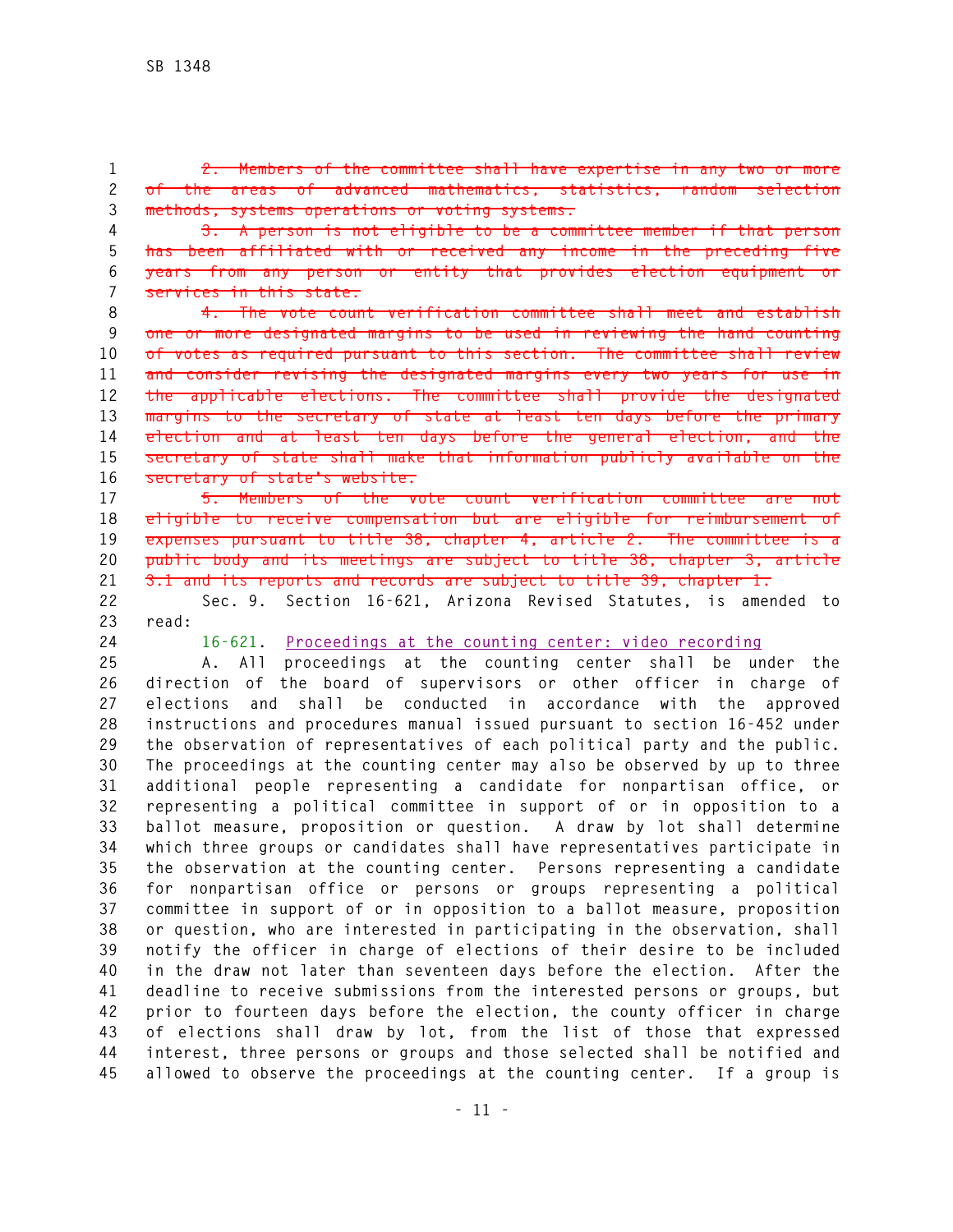**1 selected the group may alter who represents that group for different days 2 of observation but on any given observation day a selected group shall not 3 send more than one observer. A group may rotate an observer throughout 4 the day. Only those persons who are authorized for the purpose shall 5 touch any ballot or ballot card or return. All persons who are engaged in 6 processing and counting of the ballots shall be qualified electors, shall 7 be deputized in writing and shall take an oath that they will faithfully 8 perform their assigned duties. There shall be no preferential counting of 9 ballots for the purpose of projecting the outcome of the election. THE 10 BOARD OF SUPERVISORS OR OTHER OFFICER IN CHARGE OF ELECTIONS SHALL NOT 11 ALLOW THE USE OF ELECTRONIC OR OTHER TABULATING EQUIPMENT AND ALL COUNTING 12 SHALL BE DONE BY HAND. BALLOTS SHALL BE ORGANIZED AND REMAIN SEGREGATED 13 BY PRECINCT, BOTH BEFORE AND AFTER COUNTING. If any ballot, including any 14 ballot received from early voting, is damaged or defective so that it 15 cannot properly be counted by the automatic tabulating equipment, a true 16 duplicate copy shall be made of the damaged or defective ballot in the 17 presence of witnesses and substituted for the damaged or defective ballot. 18 All duplicate ballots created pursuant to this subsection shall be clearly 19 labeled "duplicate" and shall bear a serial number that shall be recorded 20 on the damaged or defective ballot.**

**21 B. If the counting center automatic tabulating equipment includes 22 an electronic vote adjudication feature that has been certified for use as 23 prescribed by section 16-442 and the board of supervisors or officer in 24 charge of elections authorizes the use of this feature at the counting 25 center, all of the following apply:** 

**26 1. The electronic vote adjudication feature shall be included in 27 the tabulation system logic and accuracy testing prescribed by section 28 16-449.** 

**29 2. The board of supervisors or officer in charge of elections shall 30 appoint an electronic vote adjudication board that consists of two judges 31 who are overseen by an inspector, with the two judges equally divided 32 between the two largest political parties as prescribed by section 16-531, 33 subsection D to adjudicate and submit for tabulation a ballot that is read 34 by the tabulation machine as blank in order to determine if voter intent 35 is clear on a portion or all of the ballot, or any portion of any ballot 36 as prescribed by section 16-610 or 16-611, or to tally write-in choices as 37 prescribed by section 16-612.** 

**38 3. The electronic vote adjudication process used by the electronic 39 vote adjudication board shall provide for:** 

**40 (a) A method to track and account for the original ballot and the 41 digital duplicate of the ballot created by the electronic vote 42 adjudication feature that includes a serial number on the digital image** 

**43 that can be used to track electronic vote adjudication board actions.**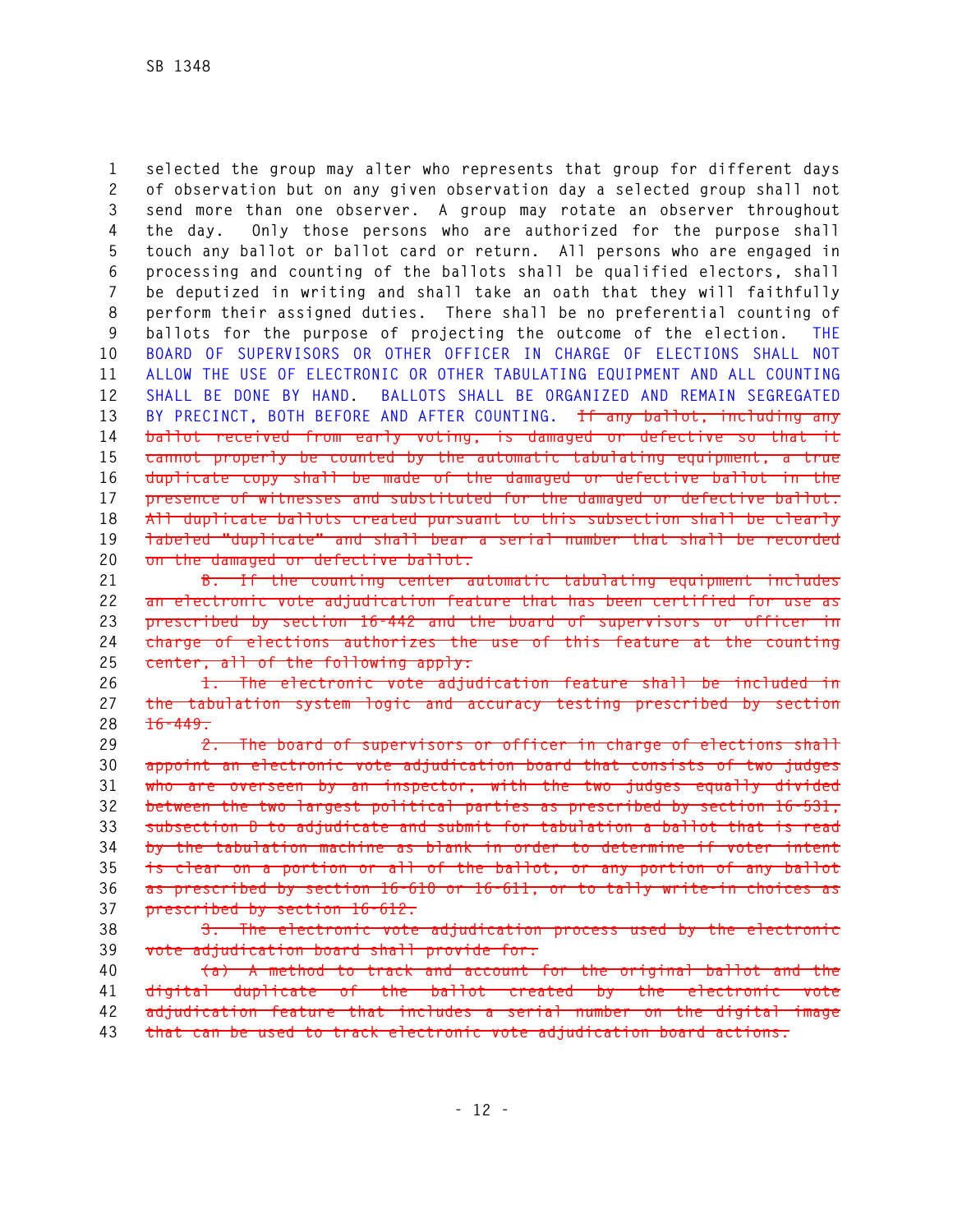**1 (b) The creation and retention of comprehensive logs of all digital 2 duplication and adjudication actions performed by an electronic vote 3 adjudication board.** 

**4 (c) The retention of the original ballot and the digital duplicate 5 of the ballot.**

**6 C. If for any reason it becomes impracticable to count all or a 7 part of the ballots with tabulating equipment, the officer in charge of 8 elections may direct that they be counted manually, following as far as 9 practicable the provisions governing the counting of paper ballots.** 

**10 D. B. For any statewide, county or legislative election, the 11 county recorder or officer in charge of elections shall provide for a live 12 video recording of the custody of all ballots while the ballots are 13 present in a tabulation room in the counting center. The live video 14 recording shall include date and time indicators and shall be linked to 15 the secretary of state's website. The secretary of state shall post links 16 to the video coverage for viewing by the public. The county recorder or 17 officer in charge of elections shall record the video coverage of the 18 ballots at the counting center and shall retain those recordings as a 19 public record for at least as long as the challenge period for the general 20 election. If the live video feed is disrupted or disabled, the recorder 21 or officer in charge of elections is not liable for the disruption but 22 shall attempt to reinstate video coverage as soon as is practicable. Any 23 disruption in video coverage shall not affect or prevent the continued 24 tabulation of ballots. This subsection is contingent on legislative 25 appropriation.** 

**26 E. C. The county recorder or other officer in charge of elections 27 shall maintain records that record the chain of custody for all election 28 equipment and ballots during early voting through the completion of 29 provisional voting tabulation.** 

**30 Sec. 10. Section 16-663, Arizona Revised Statutes, is amended to 31 read:** 

**32 16-663. Recount of votes**

**33 A. The superior court to which the facts requiring a recount are 34 certified shall forthwith PROMPTLY make and enter an order requiring a 35 recount of the votes cast for such office, measure or proposal. The 36 recount shall be conducted in accordance with the laws pertaining to 37 contests of elections.** 

**38 B. When the court orders a recount of votes which were cast and 39 tabulated on electronic voting equipment, such recount shall be pursuant 40 to section 16-664. On completion of the recount, and for legislative, 41 statewide and federal candidate races only, the county chairmen of the 42 political parties entitled to continued representation on the ballot or 43 the chairman's designee shall select at random without the use of a 44 computer five per cent of the precincts for the recounted race for a hand 45 count, and if the results of that hand count when compared to the**